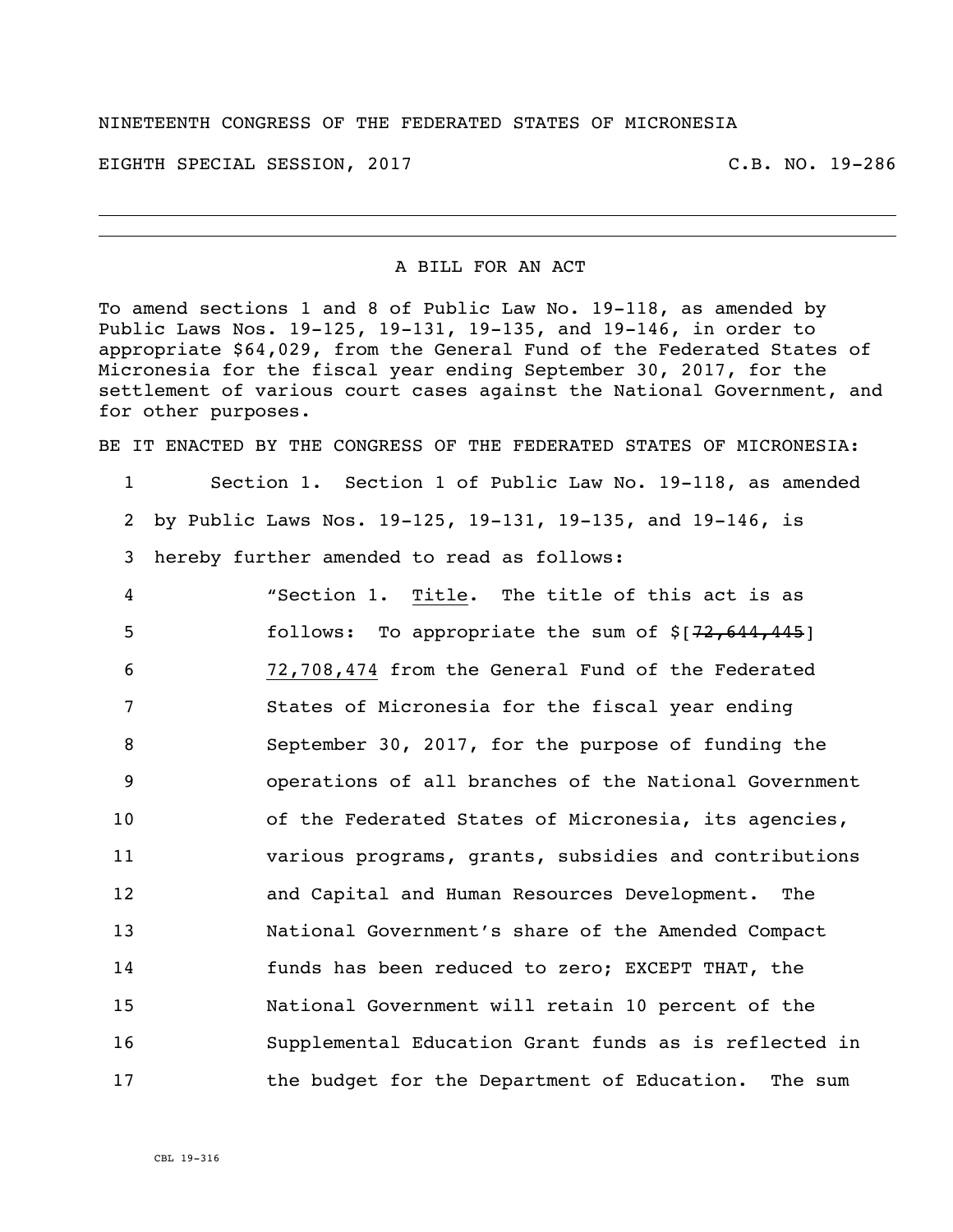| $\mathbf{1}$   | appropriated herein shall be apportioned as follows:                     |  |  |
|----------------|--------------------------------------------------------------------------|--|--|
| $\overline{2}$ | Section 2. Section 8 of Public Law No. 19-118, as amended                |  |  |
| 3              | by Public Laws Nos. $19-125$ , $19-135$ and $19-146$ , is hereby further |  |  |
| 4              | amended to read as follows:                                              |  |  |
| 5              | "Section 8. Grants, Subsidies and Contributions.<br>The                  |  |  |
| 6              | sum of \$[13,025,234] 13,089,263, or so much thereof as                  |  |  |
| 7              | may be necessary, is hereby appropriated from the                        |  |  |
| 8              | General Fund of the Federated States of Micronesia for                   |  |  |
| 9              | the fiscal year ending September 30, 2017, for the                       |  |  |
| 10             | following grants, subsidies and contributions during                     |  |  |
| 11             | fiscal year 2017. The sum appropriated by this section                   |  |  |
| 12             | shall be apportioned as follows:                                         |  |  |
| 13             | (1) Office of the President.                                             |  |  |
| 14             | (a) Asia Pacific Inst. Broadcasting                                      |  |  |
| 15             | Development (AIBD)\$<br>4,500                                            |  |  |
| 16             | (b) Asia Pacific Broadcasting Union<br>800                               |  |  |
| 17             | (c) Pacific Island News Association.<br>350                              |  |  |
| 18             | (d) 2023 Action Plan Implementation.<br>$-0-$                            |  |  |
| 19             | (e) Asia Pacific Investment<br>250                                       |  |  |
| 20             | 50,000<br>(f) Former Presidents' allowance                               |  |  |
| 21             | (g) Joint Committee on Compact                                           |  |  |
| 22             | Review and Planning (JCRP)<br>$-0-$                                      |  |  |
| 23             | (i) Initial Committee Operations<br>200,000                              |  |  |
| 24             | (ii) Fees for Legal Counsel                                              |  |  |
| 25             | Washington, D.C. legal and lobbying services<br>1,000,000                |  |  |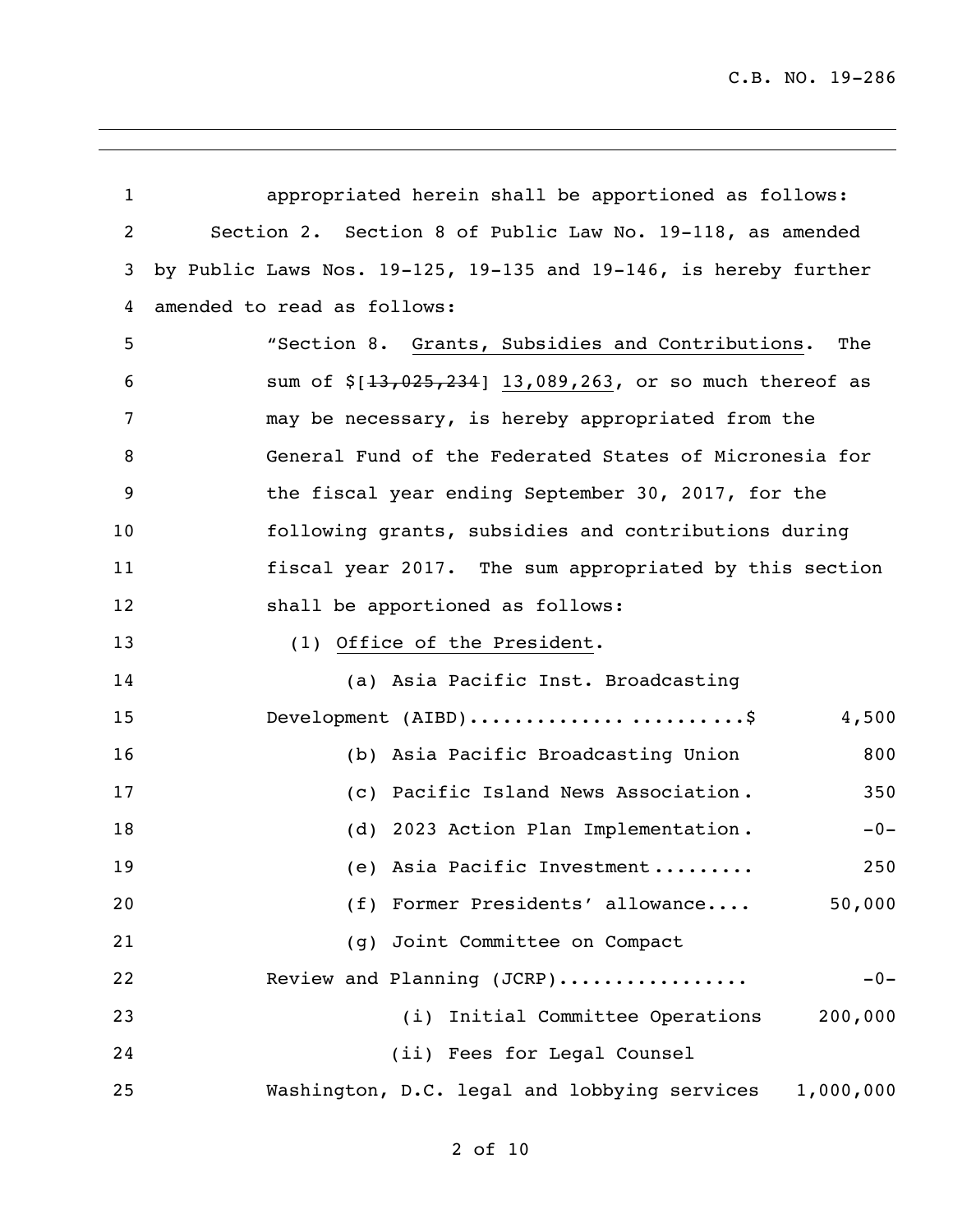| $\mathbf{1}$   | (2) Department of Foreign Affairs.              |         |
|----------------|-------------------------------------------------|---------|
| $\overline{2}$ | (a) The Forum Secretariat\$                     | 46,000  |
| 3              | (b) Secretariat for Pacific Community           | 56,000  |
| 4              | (c) UN Membership Fees and related              |         |
| 5              | contributions to UN bodies and agencies         | 70,000  |
| 6              | $(d)$ ESCAP                                     | 5,000   |
| 7              | (e) East-West Center                            | 5,000   |
| 8              | (f) ACP Cotonou Membership Fees                 | 25,000  |
| 9              | $(g)$ SPC Office Rental                         | 45,000  |
| 10             | (h) Diplomatic Relations between FSM            |         |
| 11             | and China (PRC)                                 | $-0-$   |
| 12             | (i) Pacific Island Forum                        | $-0-$   |
| 13             | (3) Department of Finance and Administration.   |         |
| 14             | (a) OCO Membership                              | 14,024  |
| 15             | (b) Financial Management System -               |         |
| 16             | Maintenance Fee                                 |         |
| 17             | $(c)$ CTA                                       | 9,000   |
| 18             | (d) ADB, IMF, and Budget, Finance               |         |
| 19             | Policy Consultations                            | 25,000  |
| 20             | (e) Macro Economist Advisor                     | 200,000 |
| 21             | (f) Global Forum membership fee                 | 26,000  |
| 22             | Department of Resources and Development.<br>(4) |         |
| 23             | PIDP<br>(a)                                     | 15,000  |
| 24             | (b)                                             | 38,918  |
| 25             | (c) Coordinating Committee for                  |         |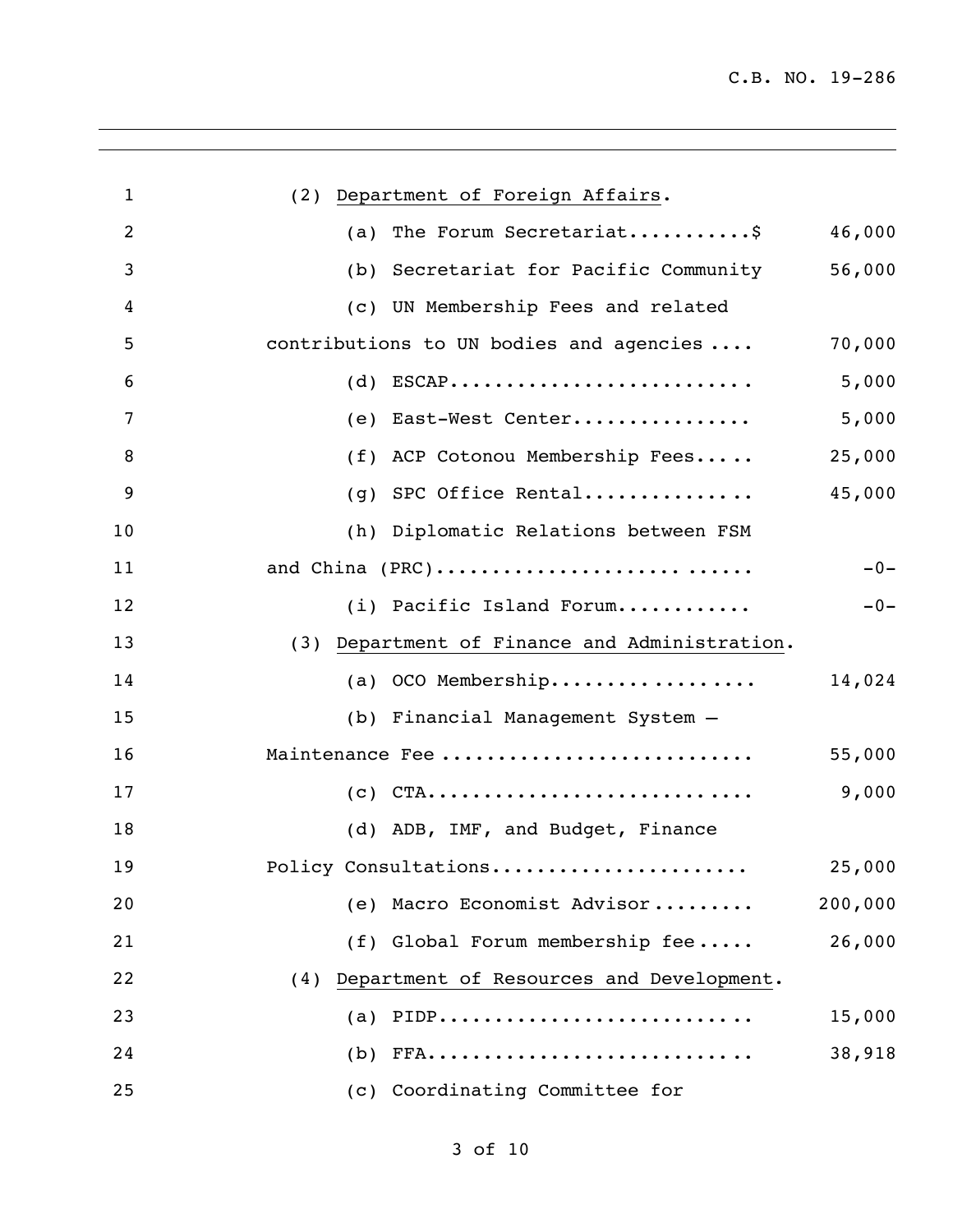C.B. NO. 19-286

| $\mathbf{1}$   | Offshore Mineral Prospecting\$<br>$-0-$                                                                       |
|----------------|---------------------------------------------------------------------------------------------------------------|
| $\overline{2}$ | (d) Pacific Asian Travel Association                                                                          |
| 3              | $(PATA) \dots \dots \dots \dots \dots \dots \dots \dots \dots \dots \dots \dots \dots$<br>5,000               |
| $\overline{4}$ | (e) United Nations Development                                                                                |
| 5              | Program (UNDP)<br>30,000                                                                                      |
| 6              | (f) Micronesian Challenge Endowment                                                                           |
| 7              | 50,000                                                                                                        |
| 8              | $(g)$ Seaframe<br>$-0-$                                                                                       |
| 9              | (h) Food Agriculture Organization                                                                             |
| 10             | $(\texttt{FAO}) \dots \dots \dots \dots \dots \dots \dots \dots \dots \dots \dots \dots \dots \dots$<br>4,800 |
| 11             | (i) Western Forestry Leadership                                                                               |
| 12             | Coalition<br>530                                                                                              |
| 13             | 60,000<br>(j) Matching to SPC Projects                                                                        |
| 14             | (k) Micronesian Challenge<br>10,000                                                                           |
| 15             | Micronesian Cruise Association<br>2,500<br>(1)                                                                |
| 16             | (m) South Pacific Tourism Organization<br>15,000                                                              |
| 17             | (n) International Animal Health                                                                               |
| 18             | Organization<br>23,000                                                                                        |
| 19             | (o) SPC Site Rental<br>$-0-$                                                                                  |
| 20             | 250<br>(p)                                                                                                    |
| 21             | Micronesia Trade Commission<br>30,000<br>(q)                                                                  |
| 22             | (r) Convention on Biological Diversity                                                                        |
| 23             | 1,000                                                                                                         |
| 24             | 500<br>$(s)$ IFAD                                                                                             |
| 25             | (5) Department of Health and Social Affairs.                                                                  |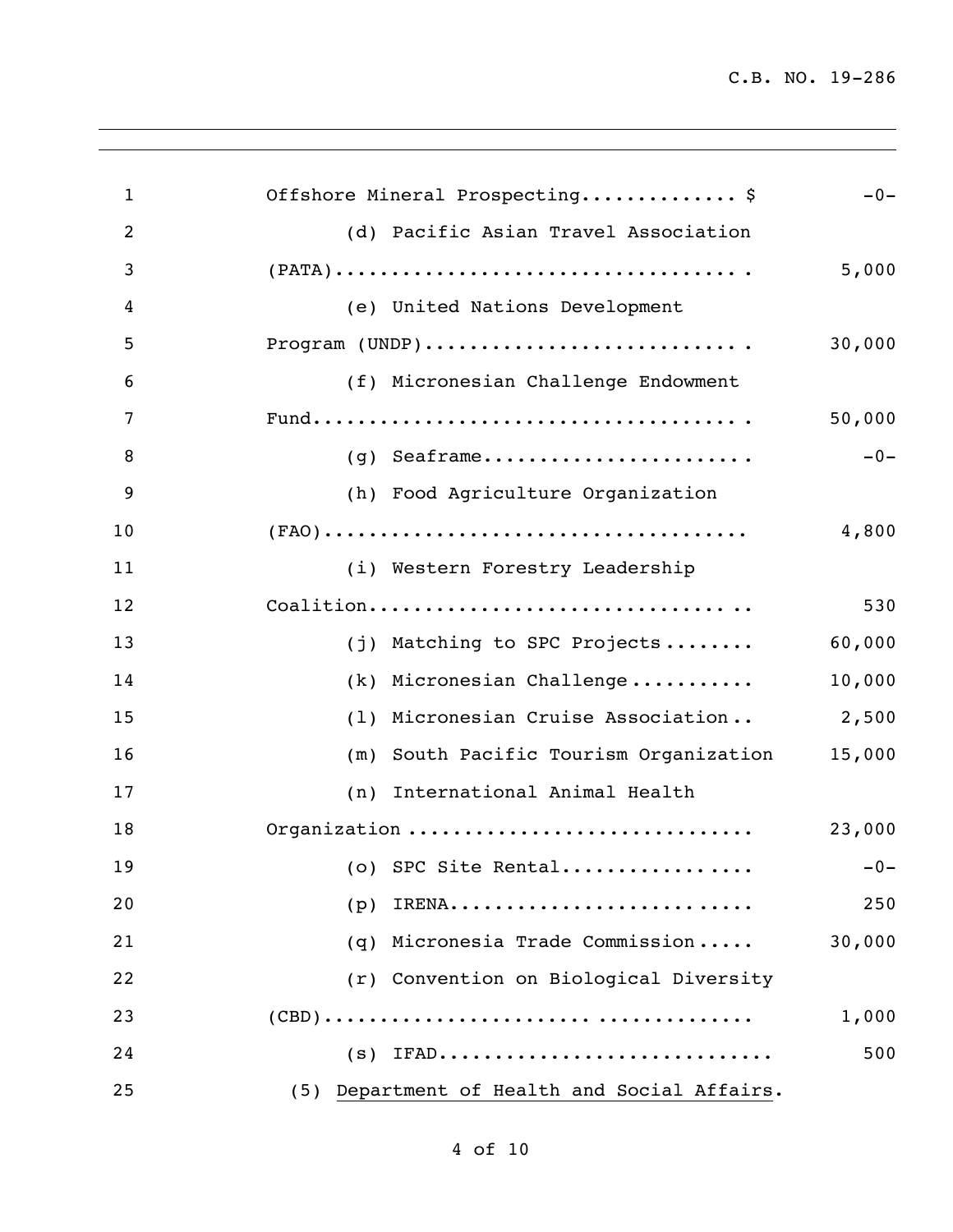| $\mathbf{1}$ | (a) |                                                                              | 3,000     |
|--------------|-----|------------------------------------------------------------------------------|-----------|
| 2            | (b) |                                                                              | 4,000     |
| 3            | (c) | FSM Sport Association                                                        | $-0-$     |
| 4            | (d) | PIHOA                                                                        | 20,000    |
| 5            | (e) | Territorial Health                                                           | 7,000     |
| 6            | (f) | Nurse and Medical Licensing                                                  | 20,000    |
| 7            | (q) | Red Cross                                                                    | 70,000    |
| 8            | (h) | Vaccine Purchase                                                             | 50,000    |
| 9            | (i) | UN Women                                                                     | 1,000     |
| 10           | (j) | Maintenance                                                                  | $-0-$     |
| 11           | (k) | $\texttt{CEDAW} \dots \dots \dots \dots \dots \dots \dots \dots \dots \dots$ | 20,000    |
| 12           | (6) | Department of Education.                                                     |           |
| 13           | (a) | Aid to Non-Public Schools                                                    | 600,000   |
| 14           | (b) | Aid to CMI Students                                                          | 40,000    |
| 15           | (C) | Aid to PCC Students                                                          | 150,000   |
| 16           | (d) | National Scholarship                                                         | 2,000,000 |
| 17           | (e) | National Close-Up                                                            | 75,000    |
| 18           |     | (f) Merit Scholarship                                                        | 300,000   |
| 19           |     | (g) COM-FSM Board Meeting                                                    | 5,000     |
| 20           |     | (h) Faithwalk Christian College (FCC)                                        | 57,000    |
| 21           |     | (i) Caroline College and Pastoral                                            |           |
| 22           |     | Institute (CCPI)                                                             | 70,000    |
| 23           |     | (j) Xavier High School                                                       | 50,000    |
| 24           |     | (k) Scholarship Board Meetings                                               | 30,000    |
| 25           |     | (1) Travel to Colleges to Meet with                                          |           |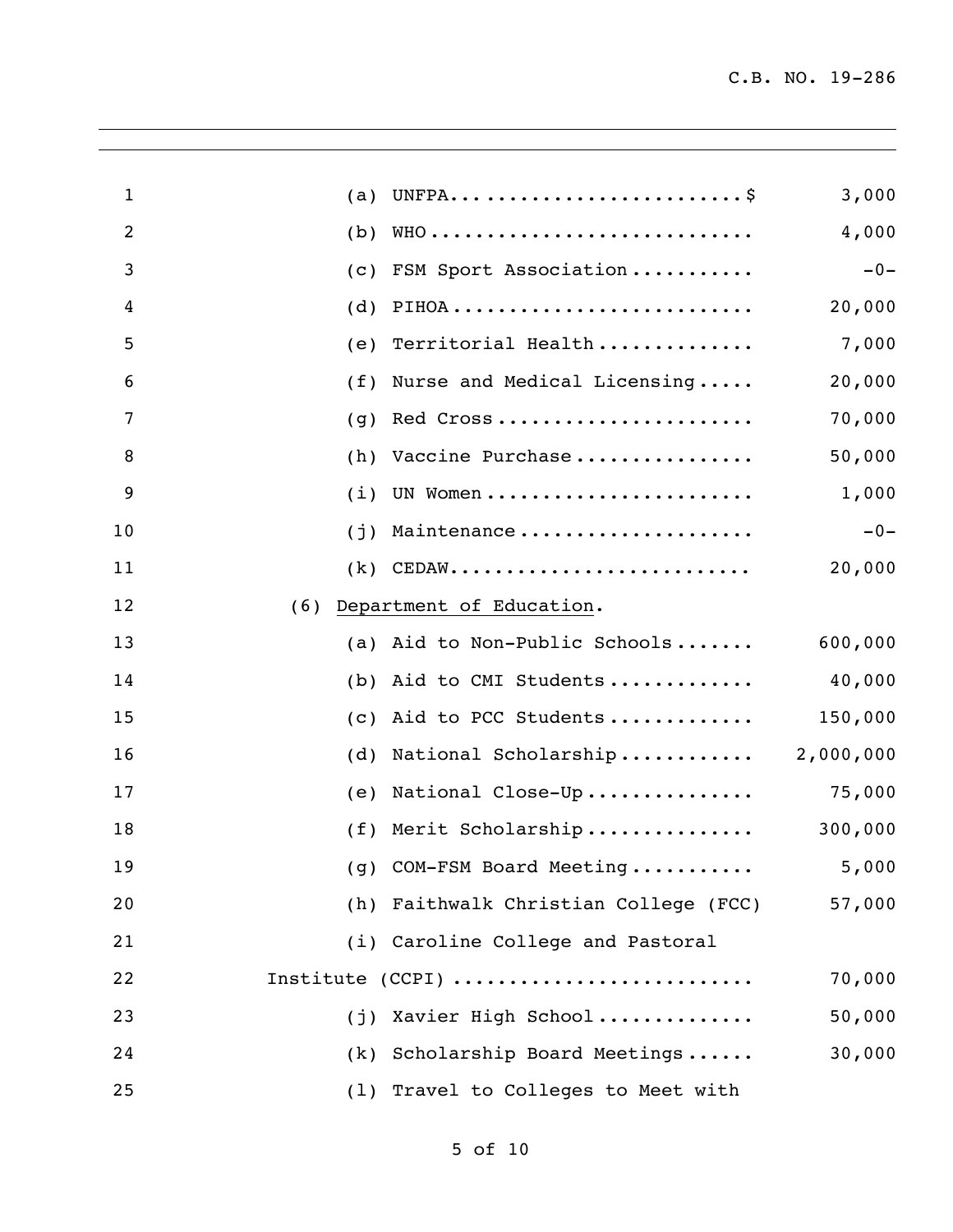| $\mathbf{1}$   | Students Regarding Scholarships \$                                                                 | 20,000  |
|----------------|----------------------------------------------------------------------------------------------------|---------|
| $\overline{2}$ | Department of Transportation,<br>(7)                                                               |         |
| 3              | Communication and Infrastructure.                                                                  |         |
| 4              | (a) Asia Pacific Telecommunity                                                                     | 11,000  |
| 5              | (b) International Telecommunication                                                                |         |
| 6              |                                                                                                    | 20,867  |
| 7              | $(c)$ ICAO                                                                                         | 28,050  |
| 8              | (d) FSM Capital Energy                                                                             | 600,000 |
| 9              | (e) Micronesian Shipping Commission                                                                |         |
| 10             | $(MSC) \ldots \ldots \ldots \ldots \ldots \ldots \ldots \ldots \ldots \ldots \ldots \ldots \ldots$ | 25,000  |
| 11             | (f) Fuel and Provisions for Caroline                                                               |         |
| 12             | Voyager and Navigator 1,250,000                                                                    |         |
| 13             | (g) AIP Matching Funds                                                                             | 530,000 |
| 14             | (8) Department of Justice.                                                                         |         |
| 15             | (a) States Joint Law Enforcement:                                                                  |         |
| 16             |                                                                                                    | 30,000  |
| 17             | (b) States Joint Law Enforcement:                                                                  |         |
| 18             |                                                                                                    | 50,000  |
| 19             | (c) States Joint Law Enforcement:                                                                  |         |
| 20             |                                                                                                    | 100,000 |
| 21             | (d) States Joint Law Enforcement:                                                                  |         |
| 22             |                                                                                                    | 30,000  |
| 23             | (e) Police Academy                                                                                 | 180,000 |
| 24             | (f) Ammunition for Sidearm and Long                                                                |         |
| 25             |                                                                                                    | 25,000  |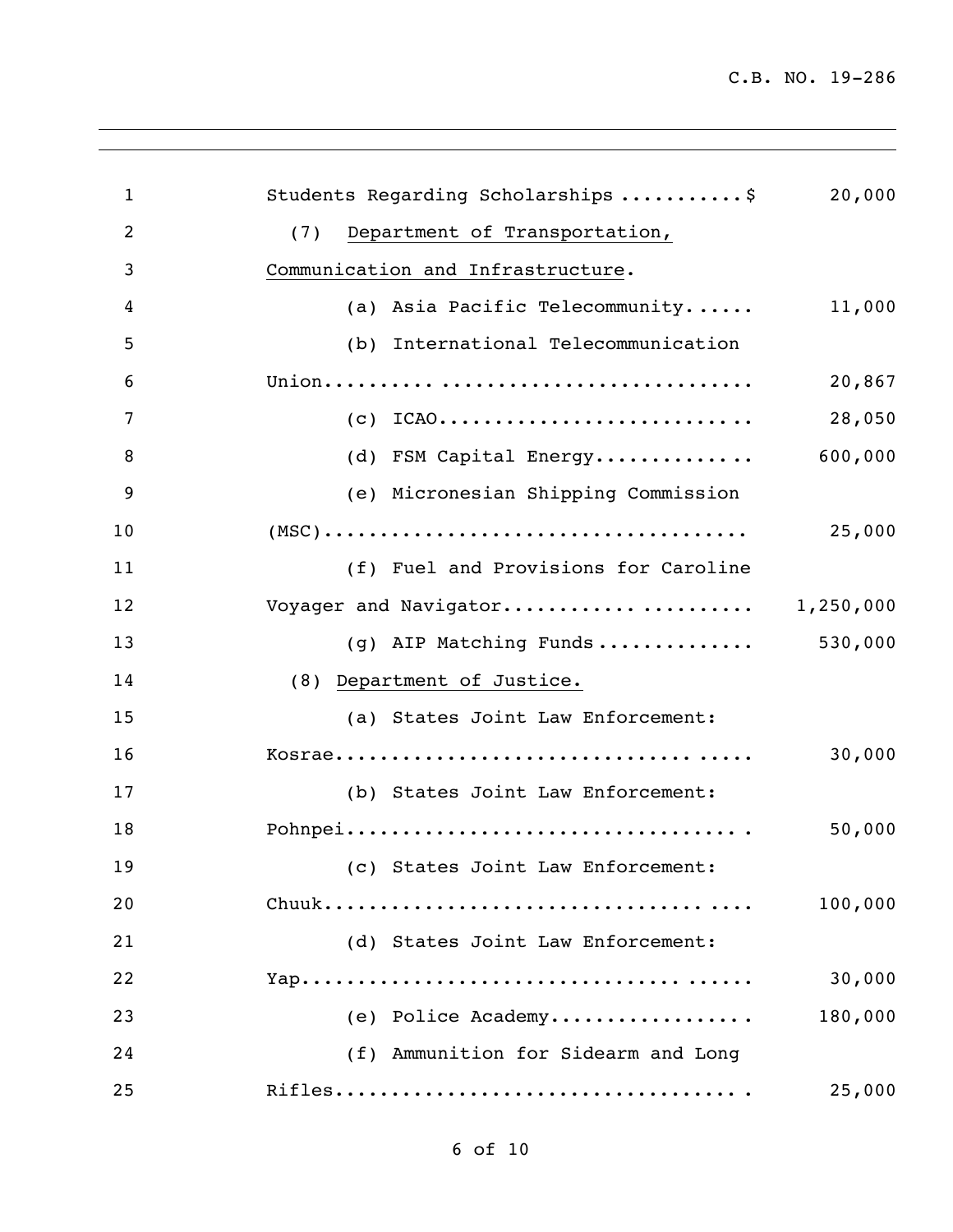| Fuel Subsidy\$<br>$-0-$<br>(q)                     |
|----------------------------------------------------|
| (h) Settlements/judgments for cases                |
| against the FSM<br>96,029                          |
| (9) Congress of the Federated States of Micronesia |
| IPU Conference<br>50,000<br>(a)                    |
| (b) Climate Change Conferences/ COP                |
| 50,000                                             |
| $(c)$ ACP<br>30,000                                |
| $(d)$ APPU/APPF<br>60,000                          |
| (e) Staff Upgrade<br>$-0-$                         |
| (f) World Bank/IMF Annual Meeting<br>50,000        |
| (g) FSM/Israel Parliamentarian                     |
| Friendship Link<br>50,000                          |
| (h) MLC Conference<br>$-0-$                        |
| (i) FSM/Japan Parliamentarian                      |
| Friendship Link<br>$-0-$                           |
| (j) China Parliamentary Visit<br>$-0-$             |
| (k) FSM Congress/Cuban National                    |
| Assembly Parliamentary Relations<br>50,000         |
| National Olympic Committee<br>$-0-$<br>(1)         |
| FSM-French Parliamentary/ACP<br>50,000<br>(m)      |
| Fisheries meetings<br>30,000<br>(n)                |
| MRA Conference in Japan<br>$-0-$<br>(0)            |
| Contribution to IPU<br>$-0-$<br>(p)                |
| IPU Annual Dues<br>12,500<br>(q)                   |
|                                                    |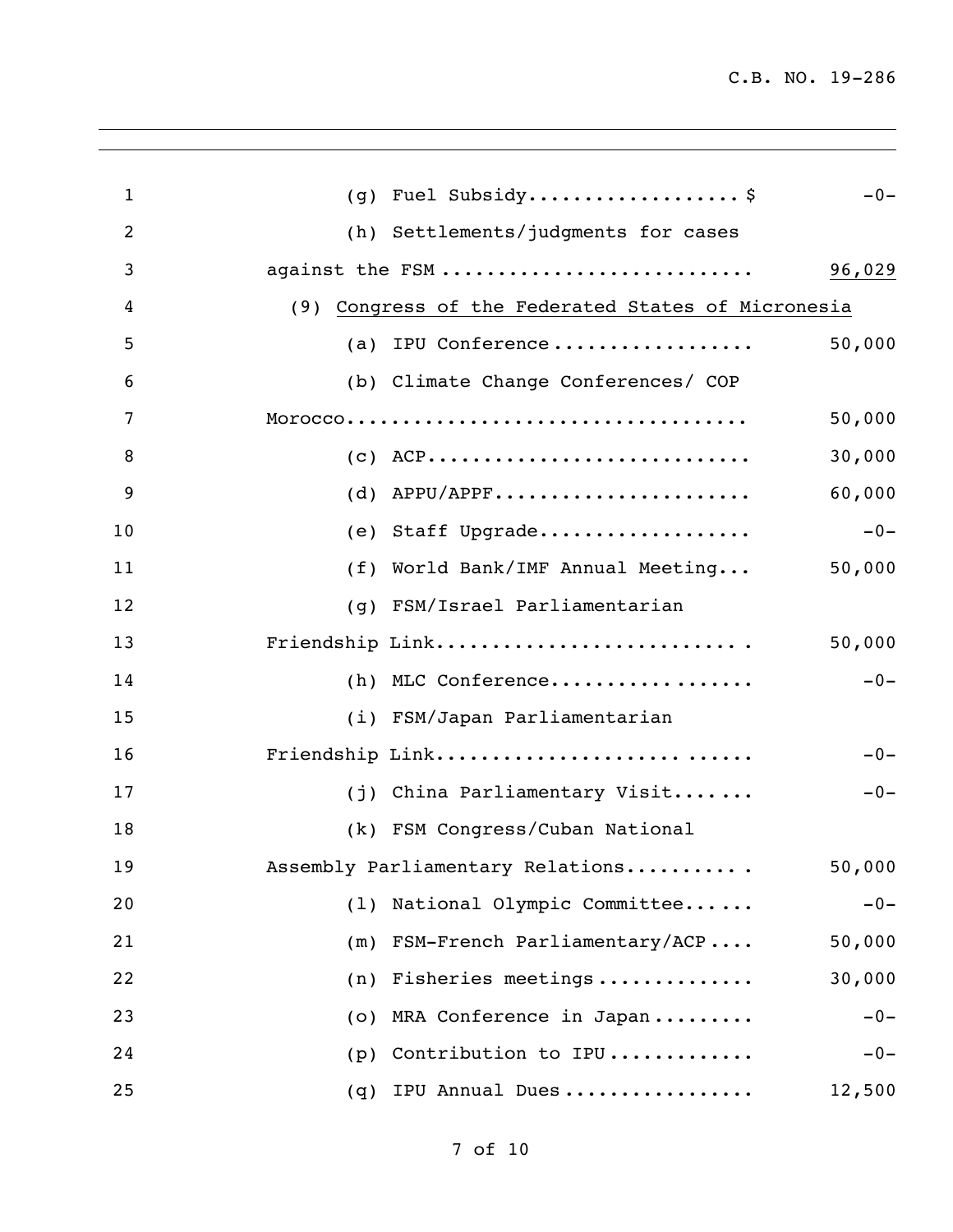| $\mathbf 1$    | IPU Assembly in Zambia\$<br>$-0-$<br>(r)                                                          |
|----------------|---------------------------------------------------------------------------------------------------|
| $\overline{c}$ | Crans Montana Forum in Morocco<br>$-0-$<br>(s)                                                    |
| 3              | (t) Wilshire Conference/ Meetings                                                                 |
| 4              | with Constituents<br>$-0-$                                                                        |
| 5              | COFA Alliance National Network<br>25,000<br>(u)                                                   |
| 6              | 20,000<br>Travel to MRA meeting<br>(v)                                                            |
| 7              | Travel to Investment Advisor<br>(w)                                                               |
| 8              | $(\texttt{Wilshire}) \dots \dots \dots \dots \dots \dots \dots \dots \dots \dots \dots$<br>30,000 |
| 9              | (10) Office of Environment & Emergency Management                                                 |
| 10             | UNEP<br>760<br>(a)                                                                                |
| 11             | UNFCCC<br>(b)<br>250                                                                              |
| 12             | 120<br>(c)                                                                                        |
| 13             | $SPREP$<br>10,184<br>(d)                                                                          |
| 14             | Waigani Convention<br>1,190<br>(e)                                                                |
| 15             | SPREP-Noumea Convention<br>1,764<br>(f)                                                           |
| 16             | 15,000<br>Earth Day Activities<br>(g)                                                             |
| 17             | EPA Director's Meeting<br>$-0-$<br>(h)                                                            |
| 18             | 20,000<br>(i) Bi-Annual Environmental Conference                                                  |
| 19             | (j) FSM FEMA Disaster Matching<br>200,000                                                         |
| 20             | (k) Basel Convention<br>501                                                                       |
| 21             | (1) DAEF Matching Funds for FY 2016.<br>200,000                                                   |
| 22             | (11) Office of National Archives, Culture and                                                     |
| 23             | Preservation                                                                                      |
| 24             | 4,000<br>(a)                                                                                      |
| 25             | $(b)$ NCSHPO<br>2,760                                                                             |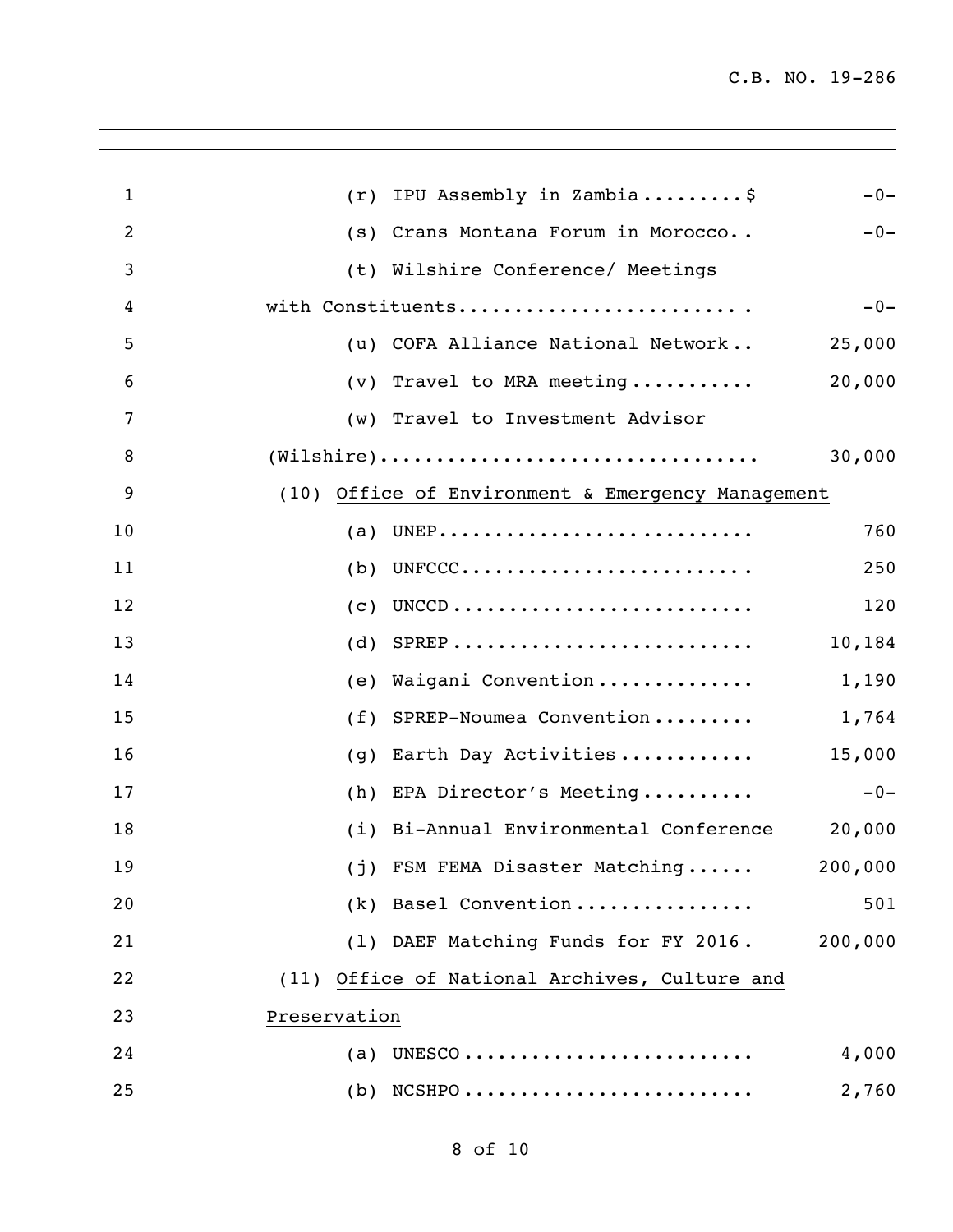| $\mathbf{1}$   | (C)  | PARBICA                                      | 100      |
|----------------|------|----------------------------------------------|----------|
| $\overline{2}$ | (d)  | PIALA                                        | 100      |
| 3              | (e)  |                                              | 54       |
| 4              | (f)  | Library Fee                                  | 50       |
| 5              | (12) | Other Grants, Subsidies and Contributions.   |          |
| 6              | (a)  | State Judiciary Subsidy: Kosrae.             | 35,000   |
| 7              | (b)  | State Judiciary Subsidy: Pohnpei             | 55,000   |
| 8              | (C)  | State Judiciary Subsidy: Chuuk               | 55,000   |
| 9              | (d)  | State Judiciary Subsidy: Yap                 | 35,000   |
| 10             | (e)  | COM-FSM Treaty Obligation                    | 25,000   |
| 11             |      | (f) Micronesian Legal Services               |          |
| 12             |      | Corporation                                  | 250,000  |
| 13             | (q)  | MLFC Loan Payment                            | 200,000  |
| 14             | (h)  | Single Audit Fee                             | 445,000  |
| 15             | (i)  | Staff Housing                                | 510,000  |
| 16             | (j)  | Recruitment and Repatriation                 | 223,218  |
| 17             | (k)  | FSM Social Security Administration 1,000,000 |          |
| 18             | (1)  | FSM National Government                      |          |
| 19             |      | Employee's Health Insurance Plan             | $-0-$    |
| 20             | (m)  | General Election (March 7, 2017)             | 391,840  |
| 21             |      | (n) NORMA- WCPFC Tuna Commission Fee         | 108,504  |
| 22             |      | (o) Trade Fairs (\$10,000 for Each of        |          |
| 23             |      | the Four FSM States)                         | 40,000   |
| 24             | (p)  | Yap State Fair                               | 10,000   |
| 25             | (q)  | Independence Day activities                  | 50,000'' |
|                |      |                                              |          |